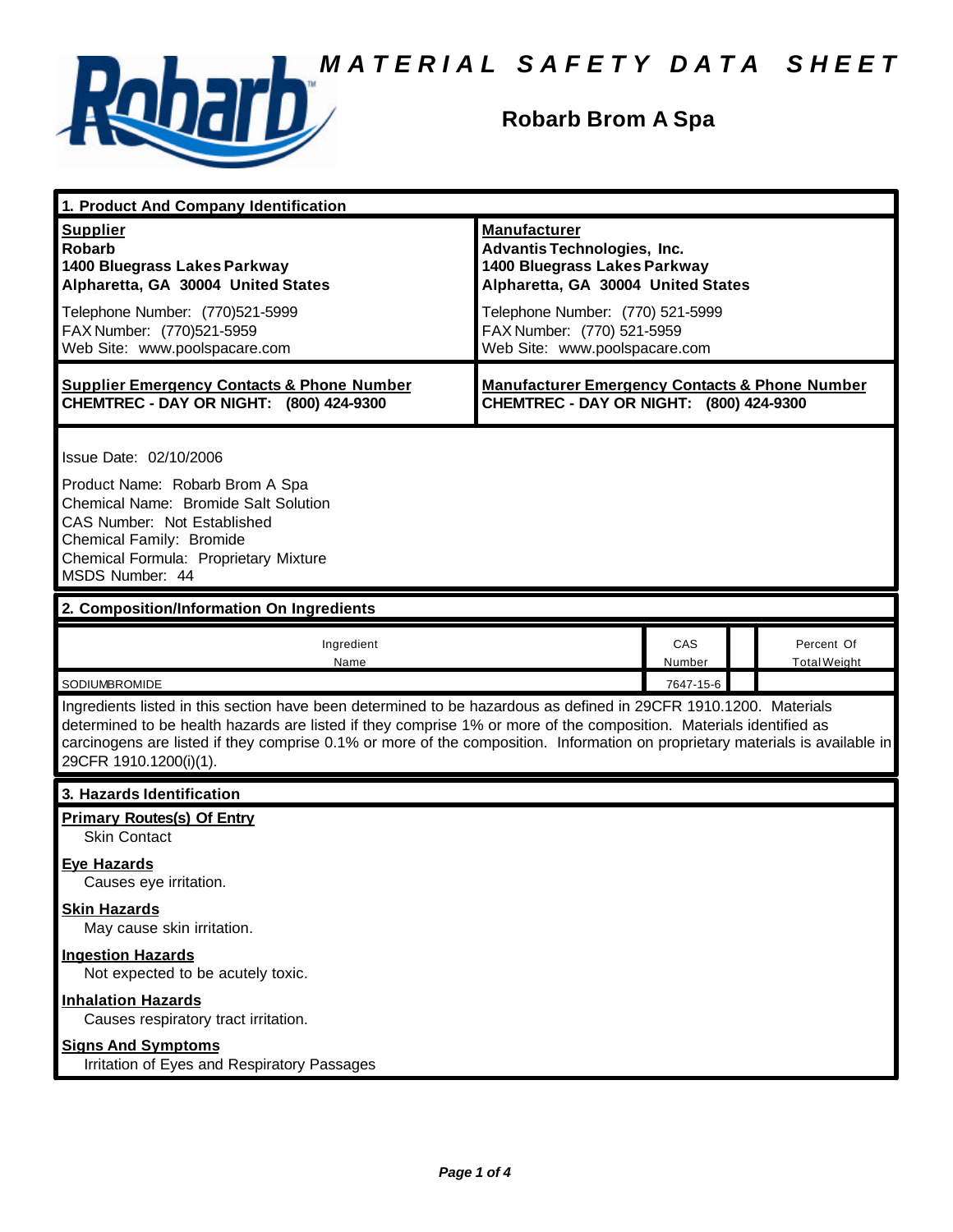#### **Robarb Brom A Spa**

| <b>First Aid (Pictograms)</b>                                                                                                                                                                          |
|--------------------------------------------------------------------------------------------------------------------------------------------------------------------------------------------------------|
| 4. First Aid Measures                                                                                                                                                                                  |
| <b>Eye</b><br>In case of contact, hold eyelids apart and immediately flush eyes with plenty of water for at least 15 minutes. Get<br>medical attention immediately.                                    |
| <b>Skin</b><br>In case of contact, immediately flush skin with soap and plenty of water.                                                                                                               |
| <b>Ingestion</b><br>Induce Vomiting. Drink large amounts of water. Contact a physician or poison control.                                                                                              |
| <b>Inhalation</b><br>If inhaled, remove to fresh air.                                                                                                                                                  |
| <b>Fire Fighting (Pictograms)</b>                                                                                                                                                                      |
| 5. Fire Fighting Measures                                                                                                                                                                              |
| Flash Point: n/a °F                                                                                                                                                                                    |
| <b>Extinguishing Media</b><br>Use the appropriate extinguishing media for the surrounding fire.                                                                                                        |
| <b>Fire Fighting Instructions</b><br>Firefighters should wear self-contained breathing apparatus and full protective gear.                                                                             |
| <b>6. Accidental Release Measures</b>                                                                                                                                                                  |
| Clean up spill immediately. Contain and/or absorb spill with inert material (e.g. sand, vermiculite). Flush spill area with<br>water. Use appropriate containers to avoid environmental contamination. |
| 7. Handling And Storage                                                                                                                                                                                |
| <b>Handling And Storage Precautions</b><br>Keep out of reach of children. Store material in a cool and dry place.                                                                                      |
| <b>Storage Precautions</b><br>Do not Reuse container                                                                                                                                                   |
| <b>Work/Hygienic Practices</b><br>Use safe chemical handling procedures suitable for the hazards presended by this material.                                                                           |
| <b>Protective Clothing (Pictograms)</b>                                                                                                                                                                |
| 8. Exposure Controls/Personal Protection                                                                                                                                                               |

No Data Available...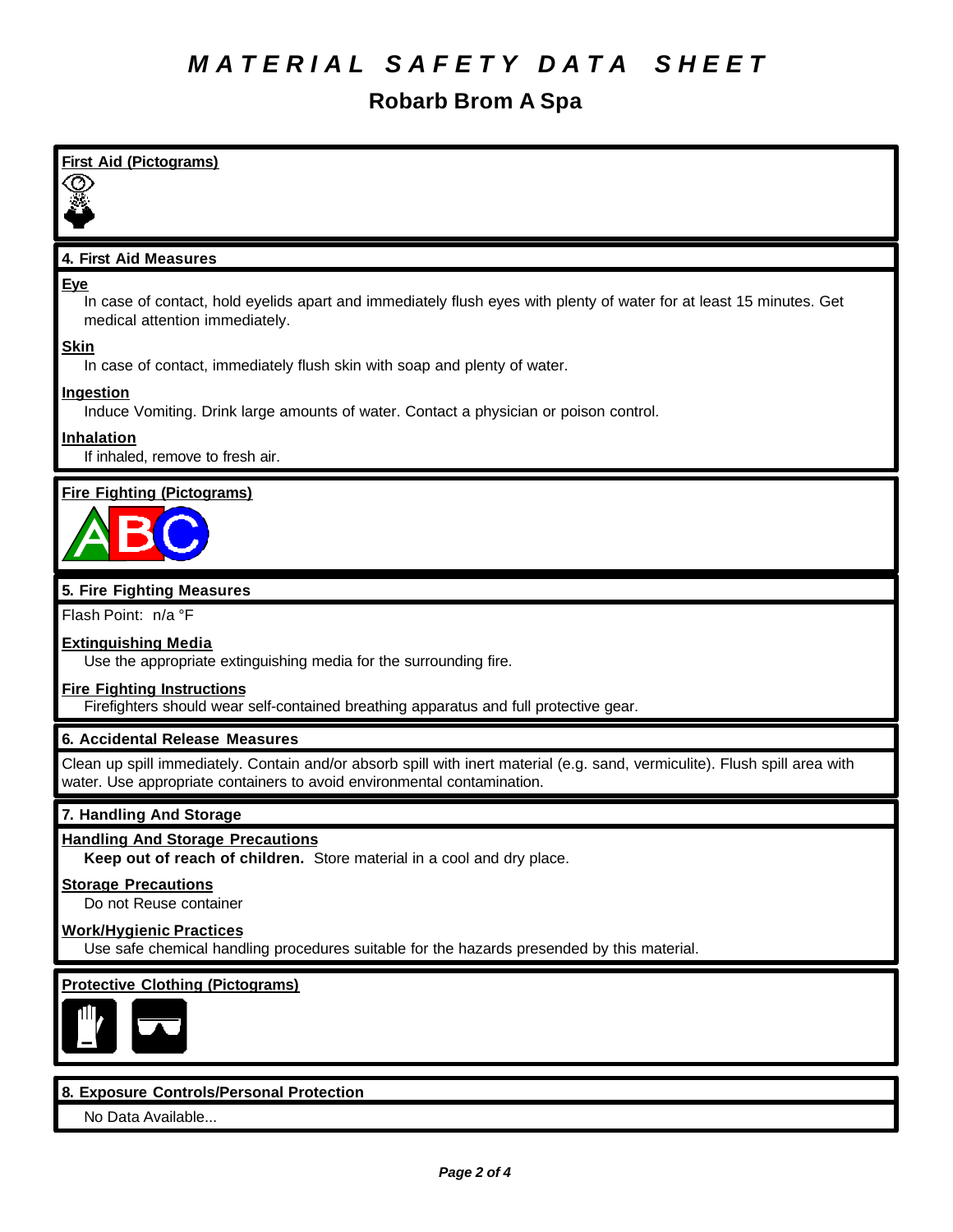## **Robarb Brom A Spa**

| 8. Exposure Controls/Personal Protection - Continued                                                                                                                                                                                                                                                                          |
|-------------------------------------------------------------------------------------------------------------------------------------------------------------------------------------------------------------------------------------------------------------------------------------------------------------------------------|
| <b>Engineering Controls</b><br>Local exhaust acceptable. Special exhaust not required                                                                                                                                                                                                                                         |
| <b>Eye/Face Protection</b><br>Safety glasses with side shields or goggles.                                                                                                                                                                                                                                                    |
| <b>Skin Protection</b><br>Chemical-resistant gloves.                                                                                                                                                                                                                                                                          |
| <b>Respiratory Protection</b><br>General room ventilation is normally adequate.                                                                                                                                                                                                                                               |
| 9. Physical And Chemical Properties                                                                                                                                                                                                                                                                                           |
| <b>Appearance</b><br>Clear liquid                                                                                                                                                                                                                                                                                             |
| Odor<br>None                                                                                                                                                                                                                                                                                                                  |
| Chemical Type: Mixture<br>Physical State: Liquid<br>Melting Point: n/a °F<br>Boiling Point: 212 °F<br>Specific Gravity: 1.300-1.385<br>Molecular Weight: NOT DETERMINED<br>Percent Volitales: NOT DETERMINED<br>Vapor Pressure: NOT DETERMINED<br>pH Factor: 7.5<br>Solubility: SOLUBLE IN WATER<br>Evaporation Rate: > Water |
| 10. Stability And Reactivity                                                                                                                                                                                                                                                                                                  |
| Stability: STABLE<br>Hazardous Polymerization: WILL NOT OCCUR                                                                                                                                                                                                                                                                 |
| <b>Incompatible Materials</b><br><b>Acids and Oxidizers</b>                                                                                                                                                                                                                                                                   |
| <b>Hazardous Decomposition Products</b><br>Bromine gas                                                                                                                                                                                                                                                                        |
| 11. Toxicological Information                                                                                                                                                                                                                                                                                                 |
| <b>Acute Studies</b><br>No Data on Mixture.                                                                                                                                                                                                                                                                                   |
| 12. Ecological Information                                                                                                                                                                                                                                                                                                    |
| <b>Ecotoxicological Information</b><br>No Data on Mixture                                                                                                                                                                                                                                                                     |
| 13. Disposal Considerations                                                                                                                                                                                                                                                                                                   |
| Refer to applicable local, state and federal regulations as well as industry standards.                                                                                                                                                                                                                                       |
| 14. Transport Information<br>No Data Available                                                                                                                                                                                                                                                                                |